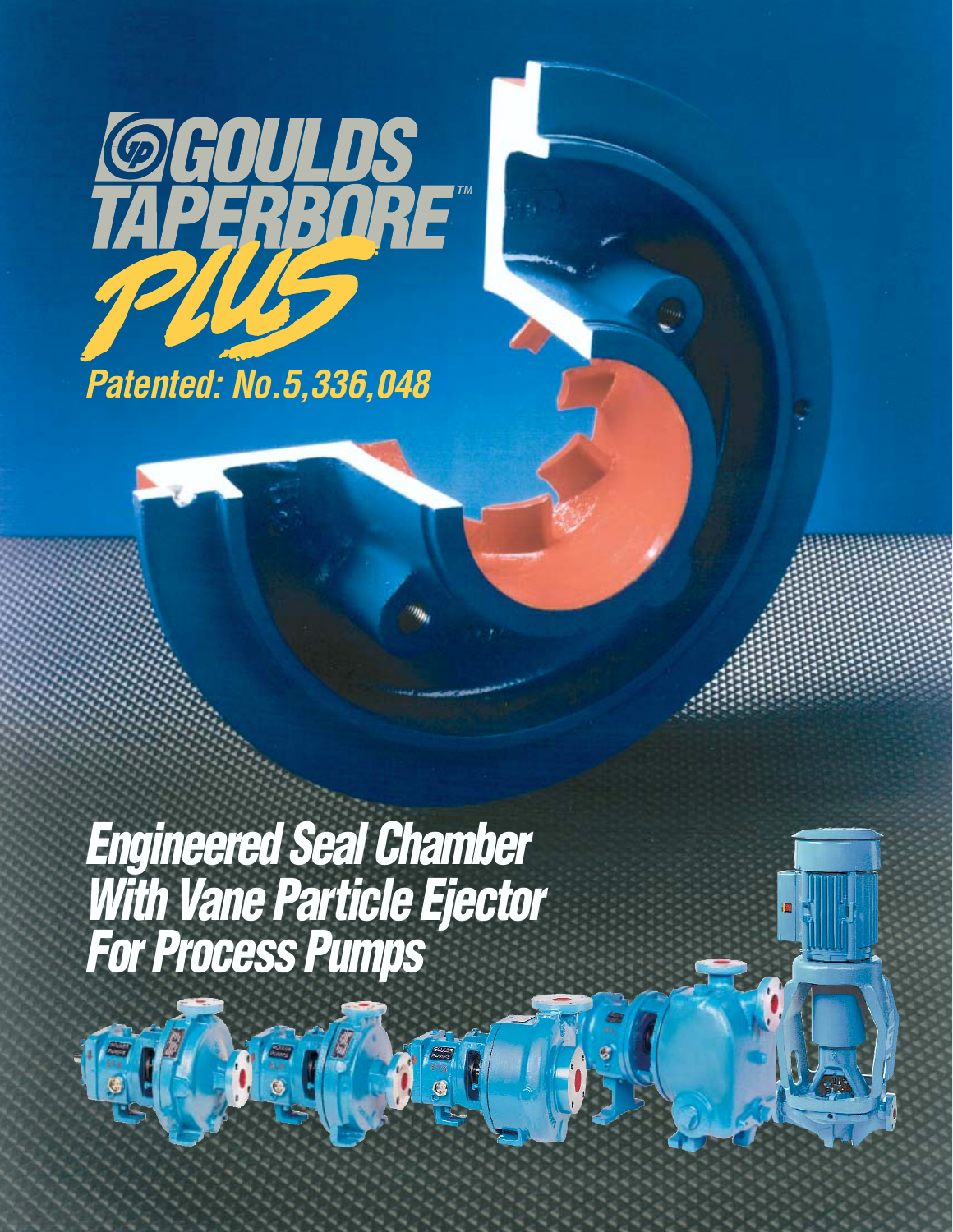# *Seal Environment Is Critical For Extended Seal Life*



### **Large Bore Seal Chambers Extend Seal Life**

Introduced in the mid-1980's, enlarged bore seal chambers with increased radial clearance between the mechanical seal and seal chamber wall, provided better circulation of liquid to and from seal faces.



Improved lubrication and heat removal (cooling) of seal faces extended seal life and pump uptime. The bottom line was lower maintenance costs.

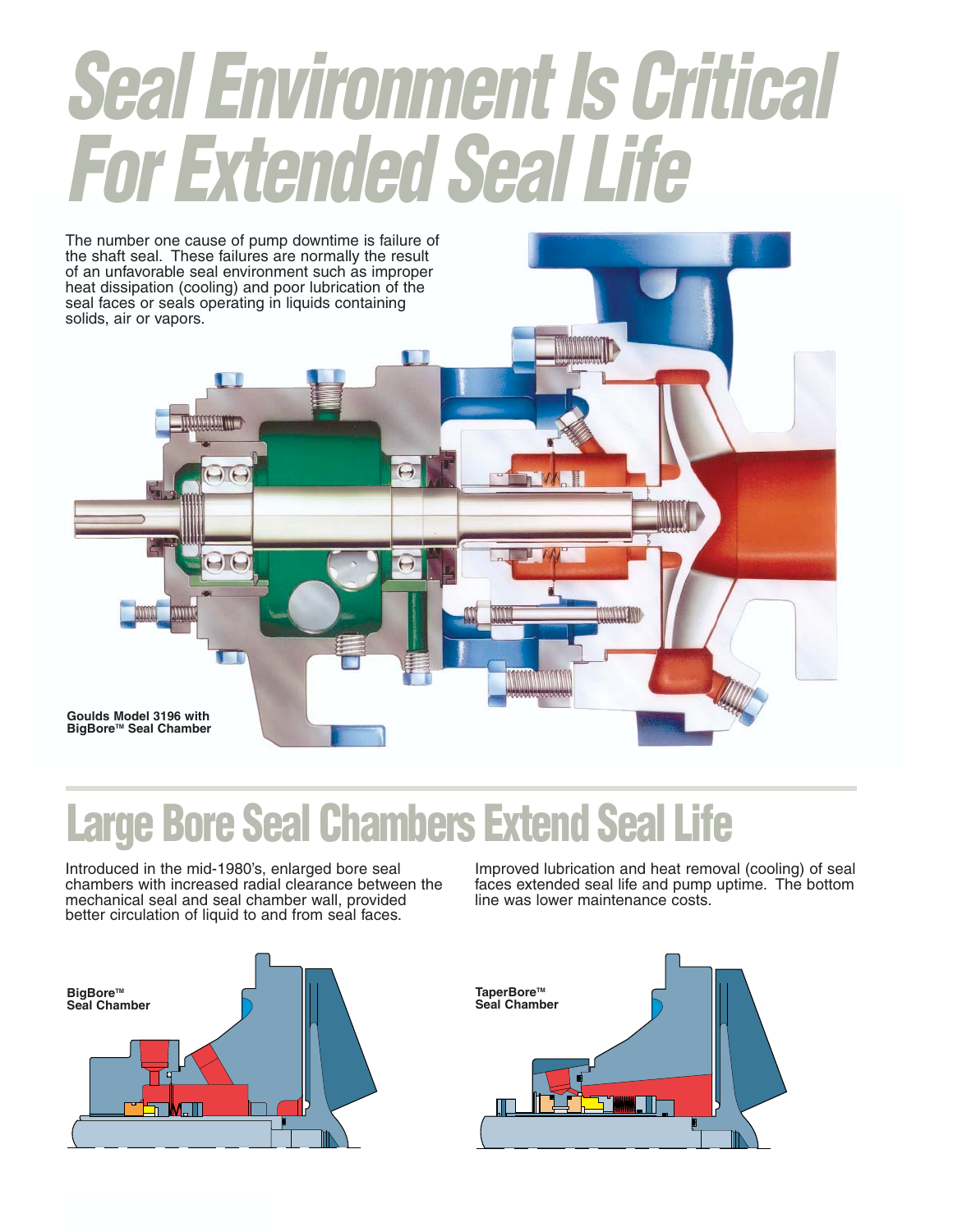# **Tapered Bore Seal Chambers...See The Difference**



#### **Conventional Tapered Bore Seal Chamber: Mechanical Seals Fail When Solids Or Vapors Are Present In Liquid**

Many users have applied the conventional tapered bore seal chamber to improve seal life on services containing solids or vapors. Seals in this environment failed prematurely due to entrapped solids and vapors. Severe erosion of seal and pump parts, damaged seal faces and dry running were the result.



#### **Modified Tapered Bore Seal Chamber With Axial Ribs: Good For Services Containing Air, Minimum Solids**

This type of seal chamber will provide better seal life when air or vapors are present in the liquid. The axial ribs prevent entrapment of vapors through improved flow in the chamber. Dry running failures are eliminated. In addition, solids less than 1% are not a problem.

The new flow pattern, however, still places the seal in the path of solids/liquid flow. The consequence on services with significant solids (greater than 1%) is solids packing the seal spring or bellows, solids impingement on seal faces and ultimate seal failure.



**5 3**

#### Goulds Standard TaperBore<sup>™</sup> PLUS Seal Chamber: The Best **Solution For Services Containing Solids and Air or Vapors**

To eliminate seal failures on services containing vapors as well as solids, the flow pattern must direct solids away from the mechanical seal, and purge air and vapors. Goulds Standard TaperBore™ PLUS completely reconfigures the flow in the seal chamber with the result that seal failures due to solids are eliminated. Air and vapors are efficiently removed eliminating dry run failures. Extended seal and pump life with lower maintenance costs are the results.

# **Goulds TaperBore™ PUS: How It Works**

**1**

**2**

**4**

The unique flow path created by the Vane Particle Ejector directs solids away from the mechanical seal, not at the seal as with other tapered bore designs. And, the amount of solids entering the bore is minimized.

Air and vapors are also efficiently removed. On services with or without solids, air or vapors, Goulds TaperBore<sup> $M$ </sup> PLUS is the effective solution for extended seal and pump life and lower maintenance costs.

- Solids/liquid mixture flows toward mechanical seal/seal chamber. **1**
- Turbulent zone. Some solids continue to flow toward shaft. Other solids are forced back out by centrifugal force (generated by back pump-out vanes). **2**
- Clean liquid continues to move toward mechanical seal faces. Solids, air, vapors flow away from seal. **3**
- Low pressure zone created by Vane Particle Ejector. Solids, air, vapor liquid mixture exit seal chamber bore. **4**
- Flow in TaperBore™ PLUS seal chamber assures efficient heat removal (cooling) and lubrication. Seal face heat is dissipated. Seal faces are continuously flushed with clean liquid. **5**